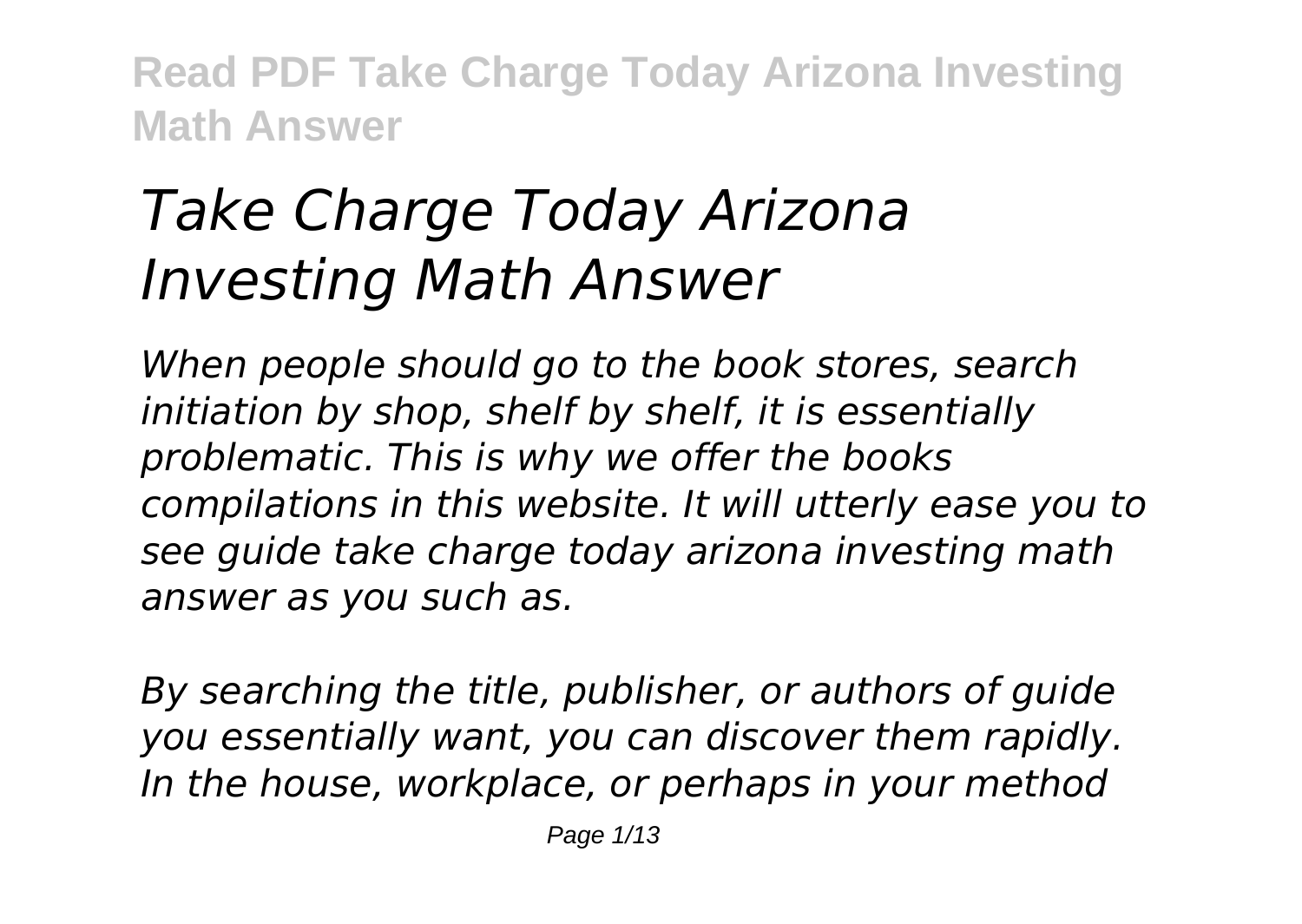*can be all best place within net connections. If you aspire to download and install the take charge today arizona investing math answer, it is extremely simple then, since currently we extend the belong to to purchase and make bargains to download and install take charge today arizona investing math answer correspondingly simple!*

*You can search category or keyword to quickly sift through the free Kindle books that are available. Finds a free Kindle book you're interested in through categories like horror, fiction, cookbooks, young adult, and several others.*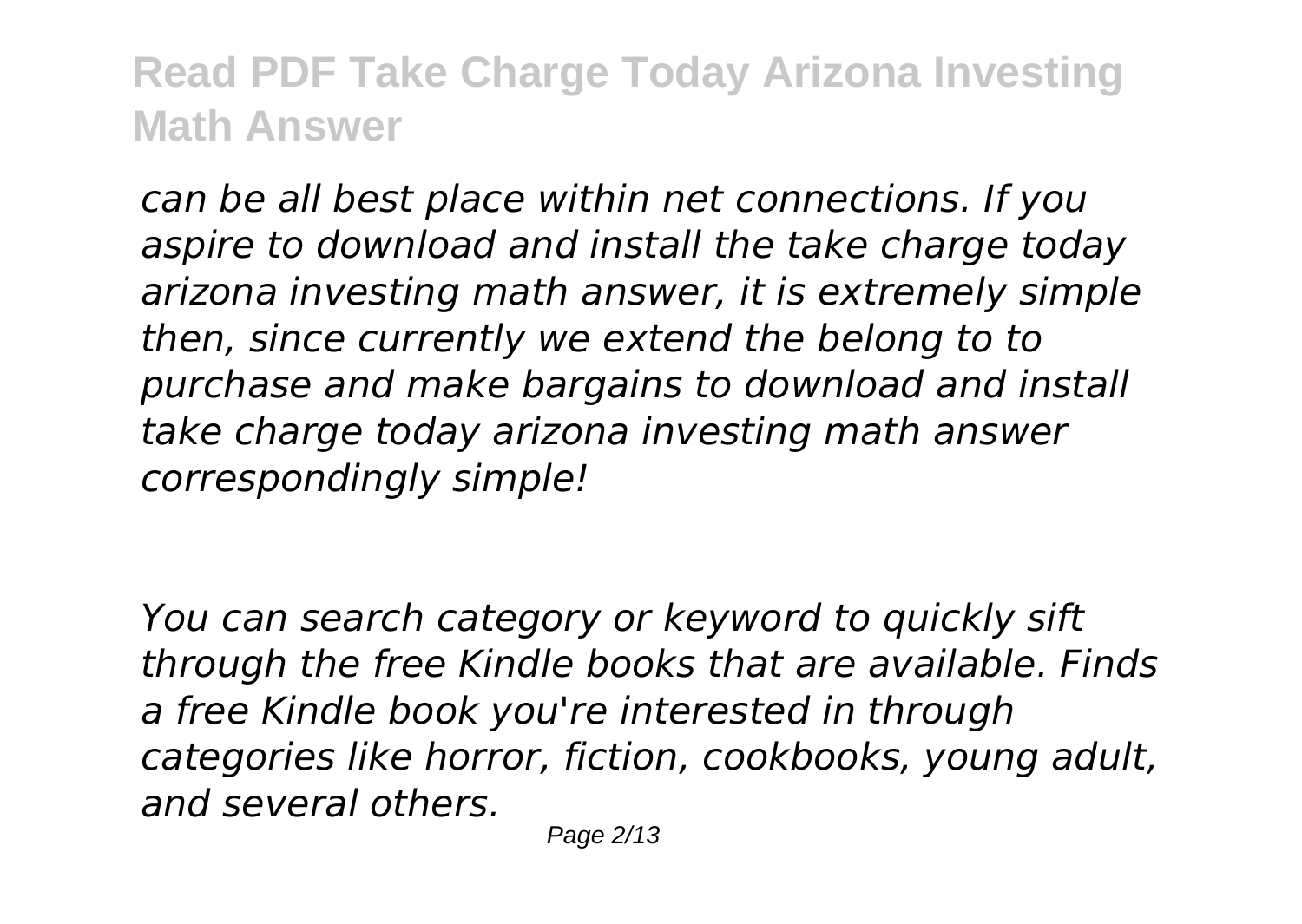*Investing & Stock Market | Take Charge Today Funded by a grant from Take Charge America, Inc. to the Norton School of Family and Consumer Sciences Take Charge America Institute at The University of Arizona The Fundamentals of Investing Note Taking Guide*

*Investing with Lawn Boy Quizlet Flashcards | Take Charge Today Take Charge Today The Center for the Philosophy of Freedom The University of Arizona 1145 E. South Campus Drive Rm. 213c Tucson, AZ 85721*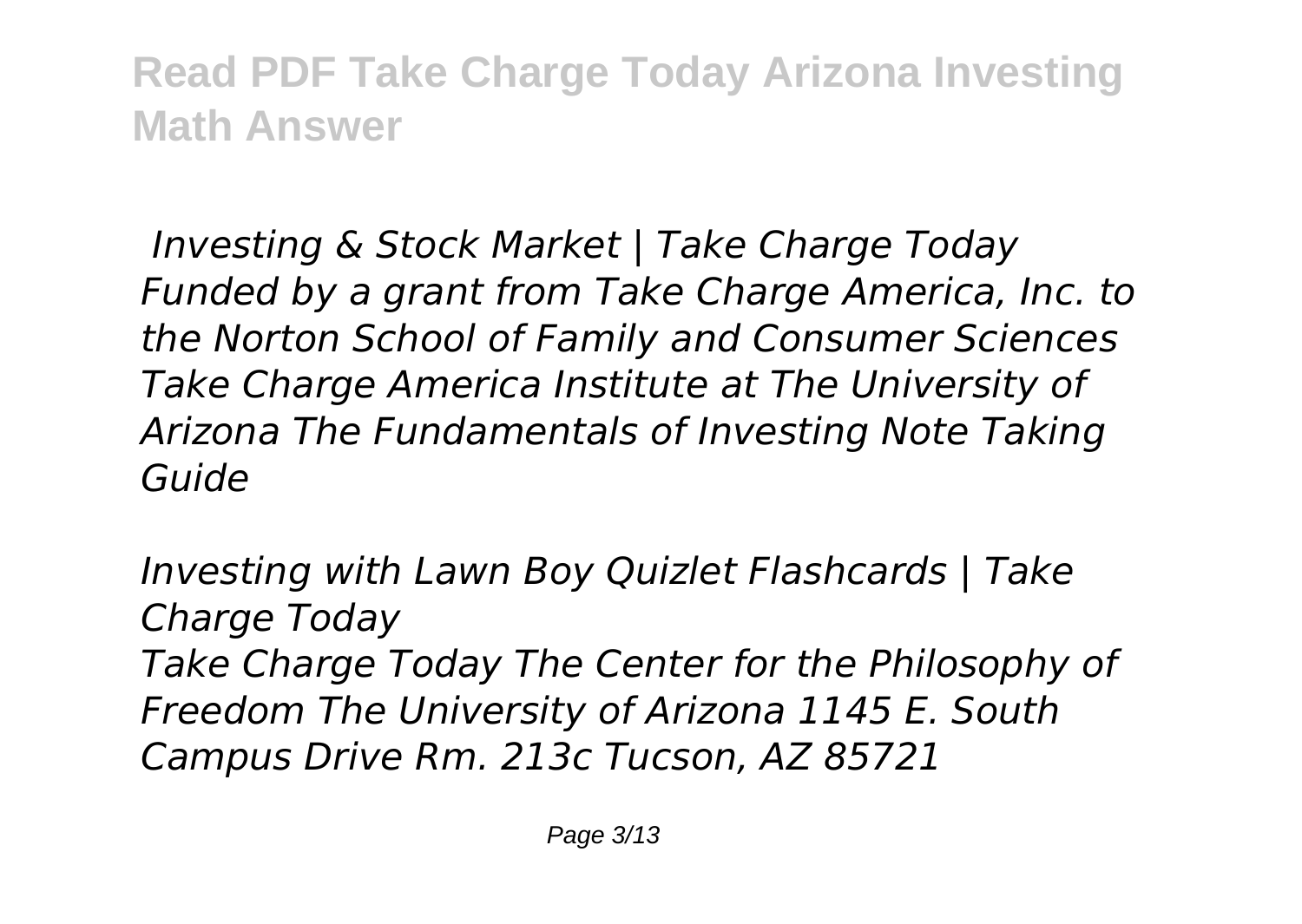*Savings Tools lesson plan 2.4 - LPS Funded by a grant from Take Charge America, Inc. to the Norton School of Family and Consumer Sciences Take Charge America Institute at The University of Arizona Describe pay yourself first. How can you make the*

*The Fundamentals of Investing - Winston-Salem/Forsyth ...*

*Funded by a grant from Take Charge America, Inc. to the Norton School of Family and Consumer Sciences Take Charge America Institute at the University of Arizona Discussion How did investing in his human capital help Anthony when the construction business* Page 4/13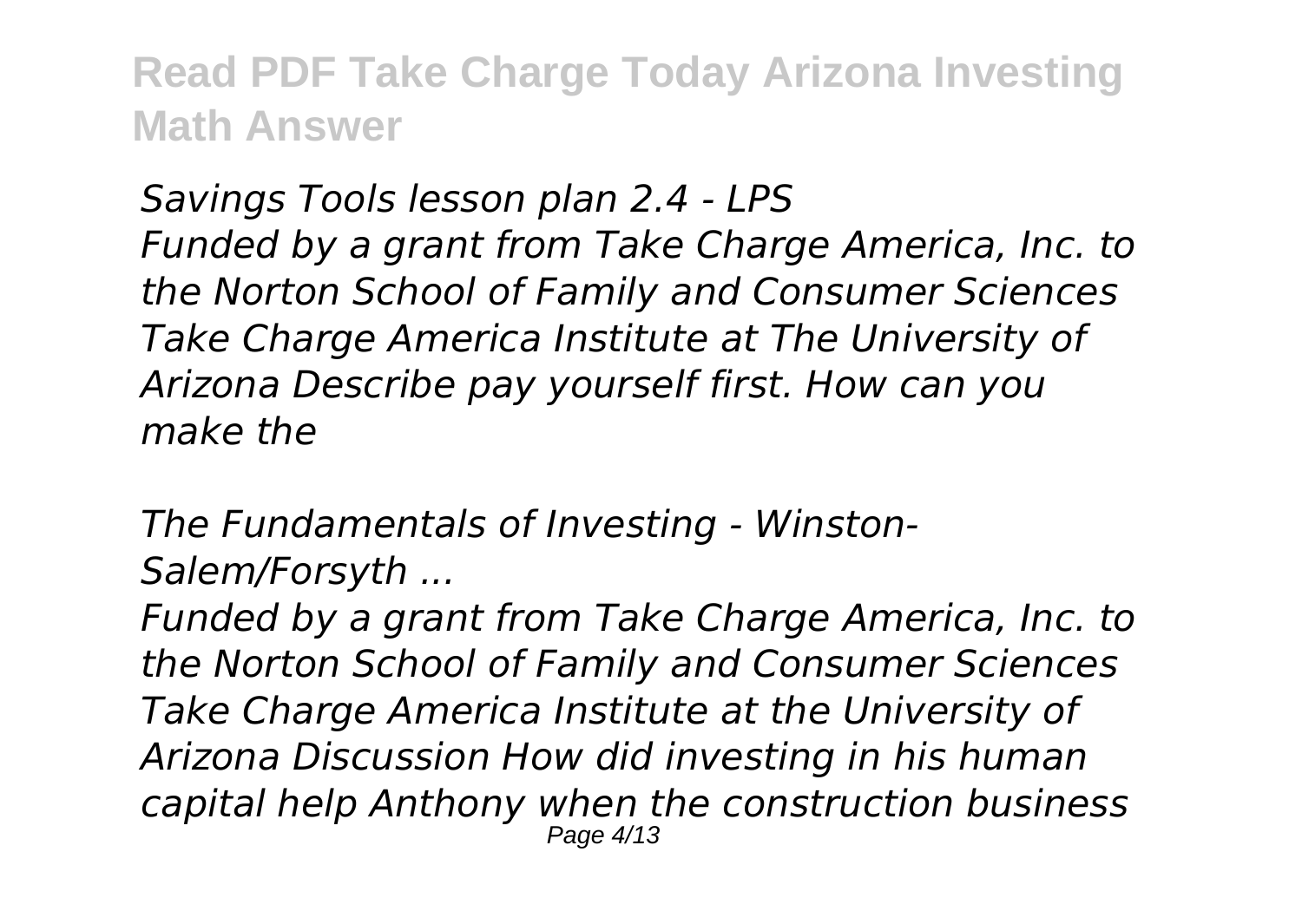*went through a down time?*

*8.68MB TAKE CHARGE TODAY ARIZONA INVESTING MATH ANSWER As ...*

*Funded by a grant from Take Charge America, Inc. to the Norton School of Family and Consumer Sciences Take Charge America Institute at The University of Arizona 8. Describe the concept of investment philosophy and how it relates to portfolio diversification.*

*Savings Tools Note Guide - Ali Posey Funded by a grant from Take Charge America, Inc. to the Norton School of Family and Consumer Sciences* Page 5/13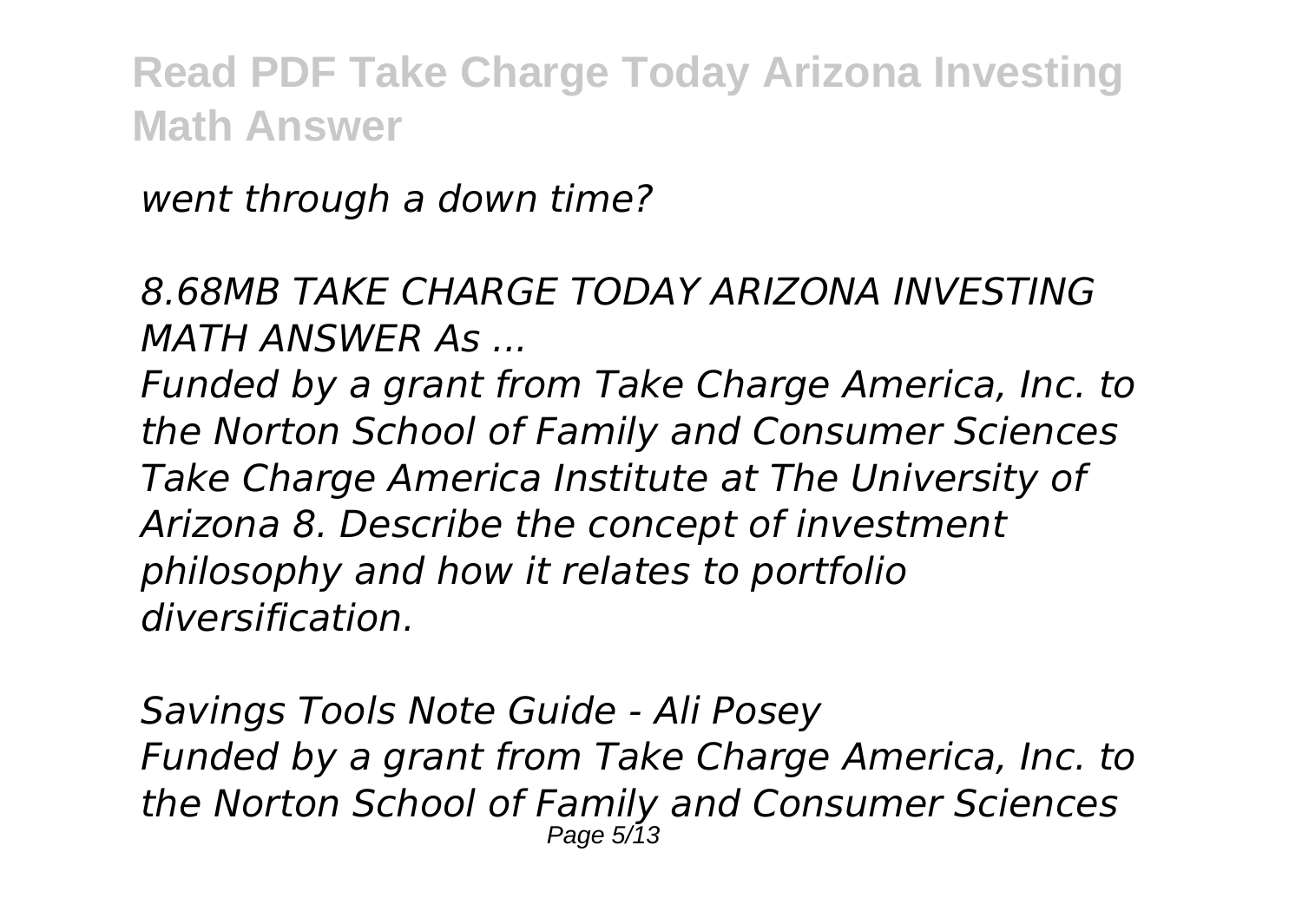*Take Charge America Institute at The University of Arizona Investing Math Directions: Use the rate of return equation to answer the following questions.*

*Search for a Lesson Plan | Take Charge Today Take Charge Today The Center for the Philosophy of Freedom The University of Arizona 1145 E. South Campus Drive Rm. 213c Tucson, AZ 85721*

*Introduction to Investing Answer Key 1.12.1 TAKE CHARGE TODAY ARIZONA INVESTING MATH ANSWER that can be downloaded and installed directly. So definitely you do not will need more time and days for the position and other publications. To* Page 6/13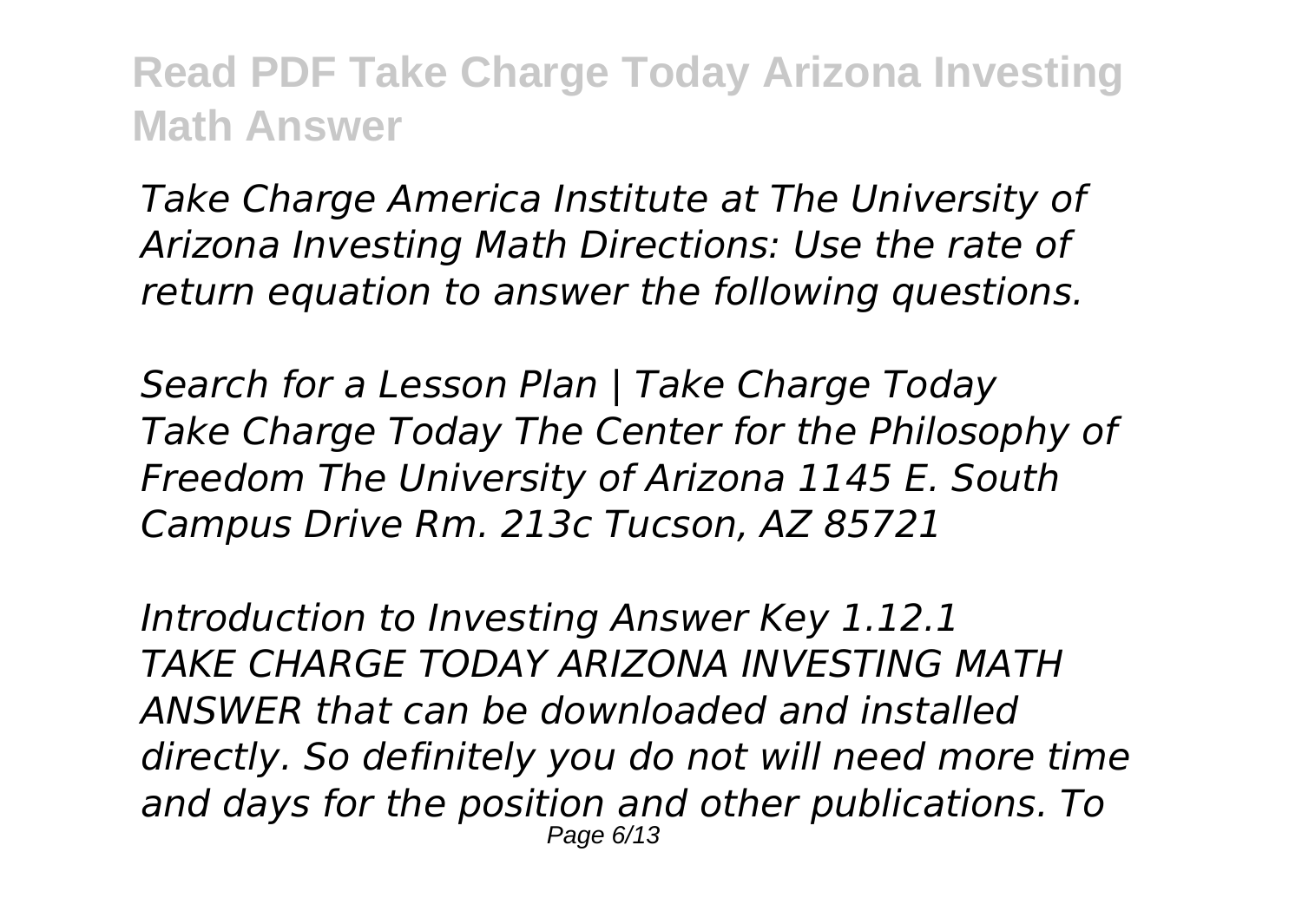## *download TAKE CHARGE TODAY ARIZONA INVESTING MATH ANSWER, you might*

*Introduction to Investing Note Taking Guide Take Charge Today August 2013 The Fundamentals of Investing Slide 16 Funded by. Take charge today august 2013 the fundamentals of. School University of Wyoming; Course Title MATH 4300; Type. Essay. Uploaded By MateIceLapwing3. Pages 36 This preview shows page 16 - 23 out of 36 pages. ...*

*Choose to Save Note Guide - Weebly The Take Charge Today Worksheet is a great resource for any person who wants to improve their language* Page 7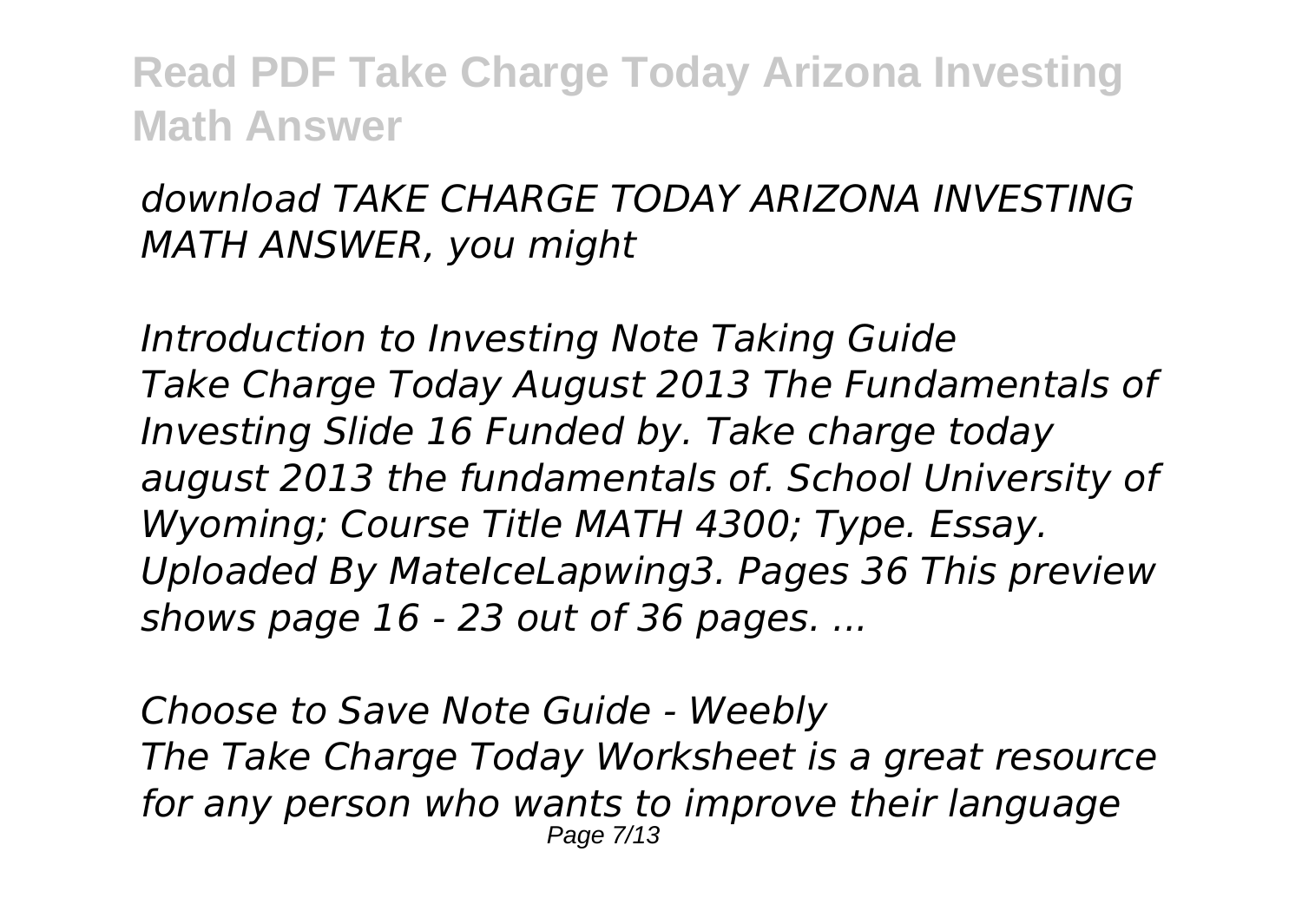*skills. These worksheets can help you learn as much as you can on a daily basis and if you are able to master the skills in as little as seven days then it can make a great difference to your life.*

*Fundamentals of Investing Note Taking Guide Funded by a grant from Take Charge America, Inc. to the Norton School of Family and Consumer Sciences Take Charge America Institute at The University of Arizona By educators… for educators Introduction to Investing Answer Key Introduction to Investing Note Taking Guide 1.12.1.L1:*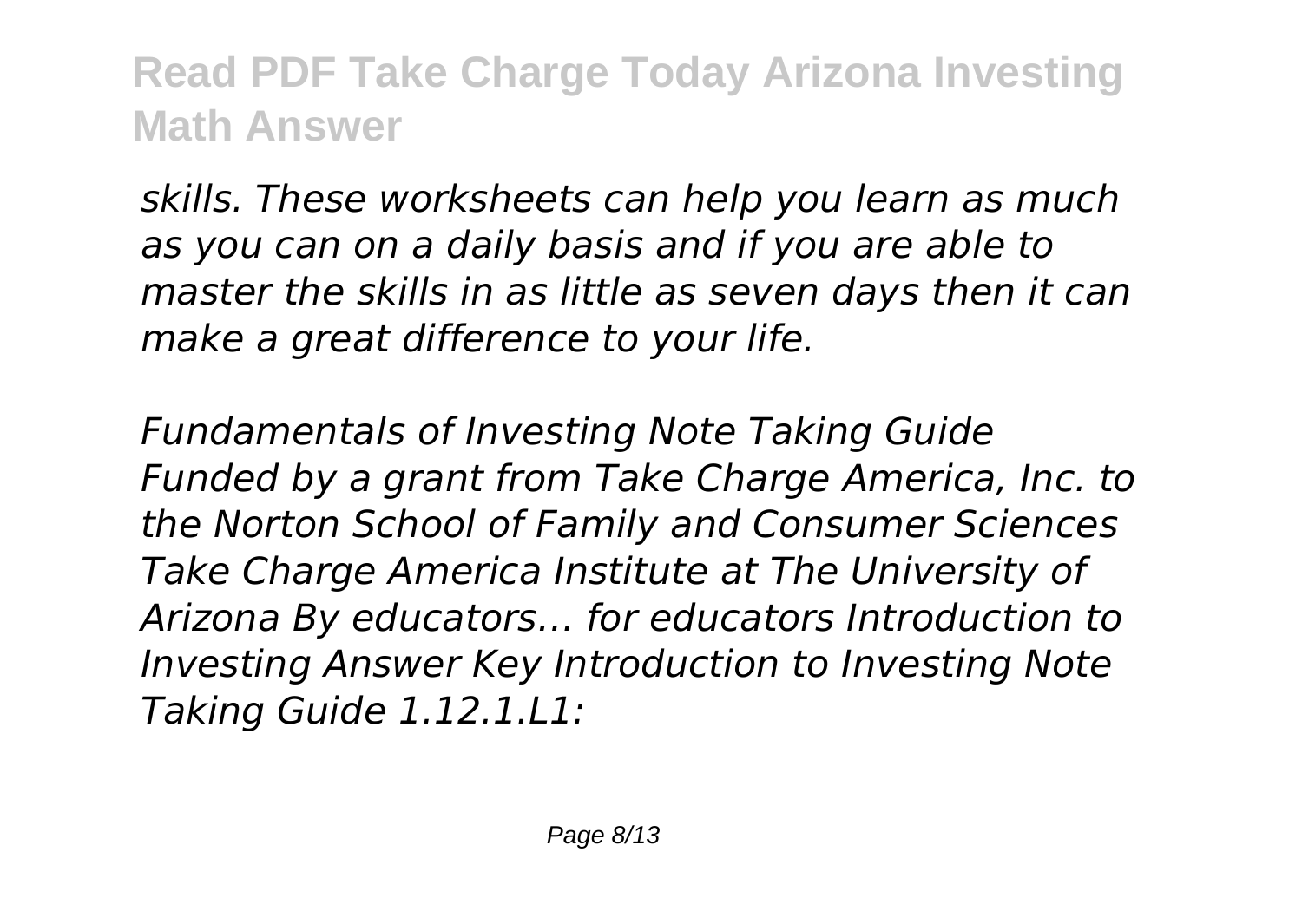*Take Charge Today Arizona Investing The Take Charge Today curriculum has transformed my teaching practice and helped me feel better prepared to engage today's learners who walk through my doors every day. From the innovative teaching activities embedded in each unit to the technology ideas and tablet applications, Take Charge Today's lessons provide me with a 21st Century toolkit that can work for many different classrooms.*

*Take Charge today Worksheet Answers | Semesprit An impairment charge is a relatively new term used to describe for writing off worthless goodwill.These charges started making headlines in 2002 as* Page 9/13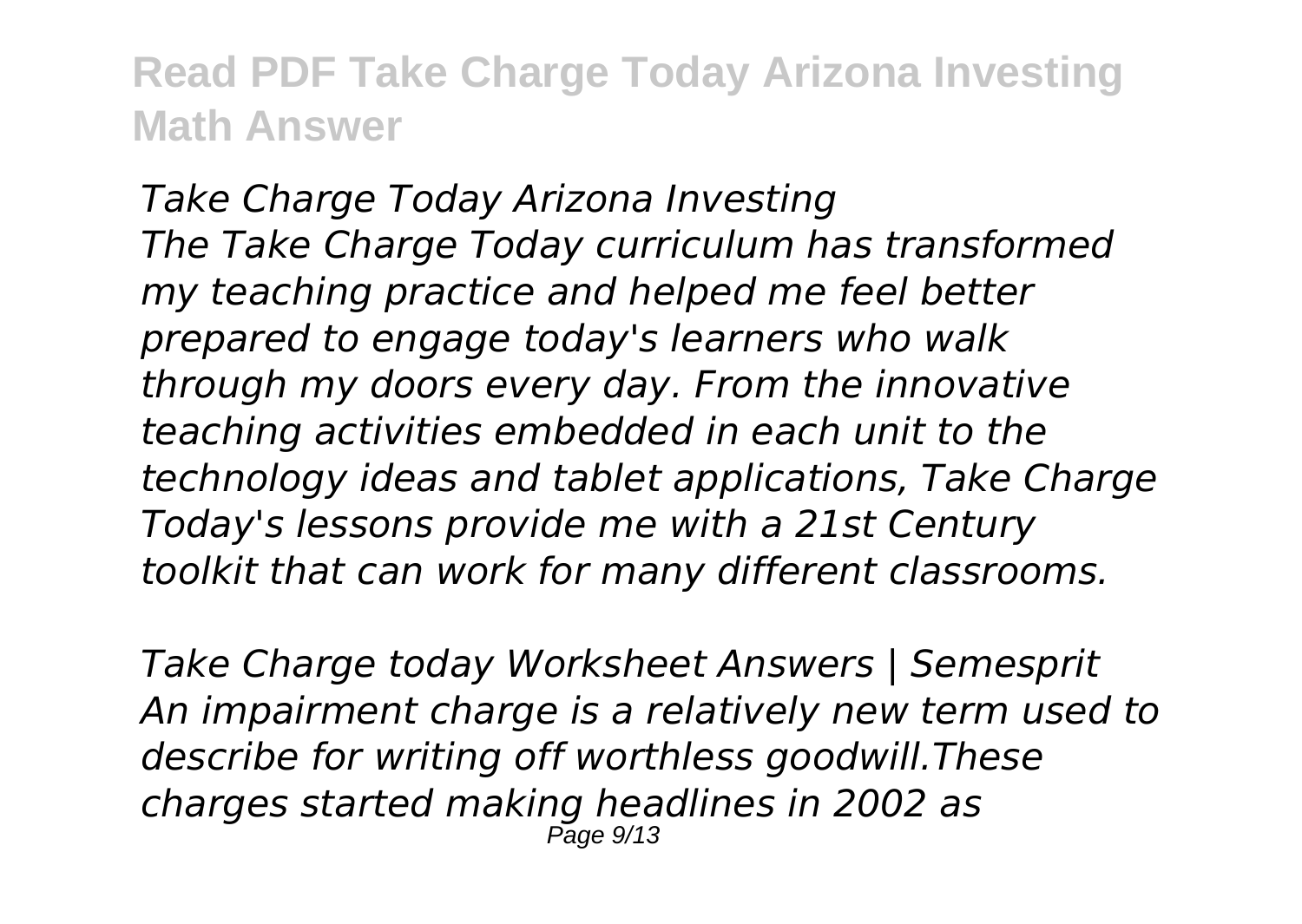*companies adopted new accounting rules and ...*

*Front Page | Take Charge Today Take Charge Today The Center for the Philosophy of Freedom The University of Arizona 1145 E. South Campus Drive Rm. 213c Tucson, AZ 85721*

*Investment in yourself "Take Charge of Your Finances*

*...*

*Funded by a grant from Take Charge America, Inc. to the Norton School of Family and Consumer Sciences Take Charge America Institute at the University of Arizona Savings Tools = Monetary Assets (liquid – quickly and easily converted to cash)* Page 10/13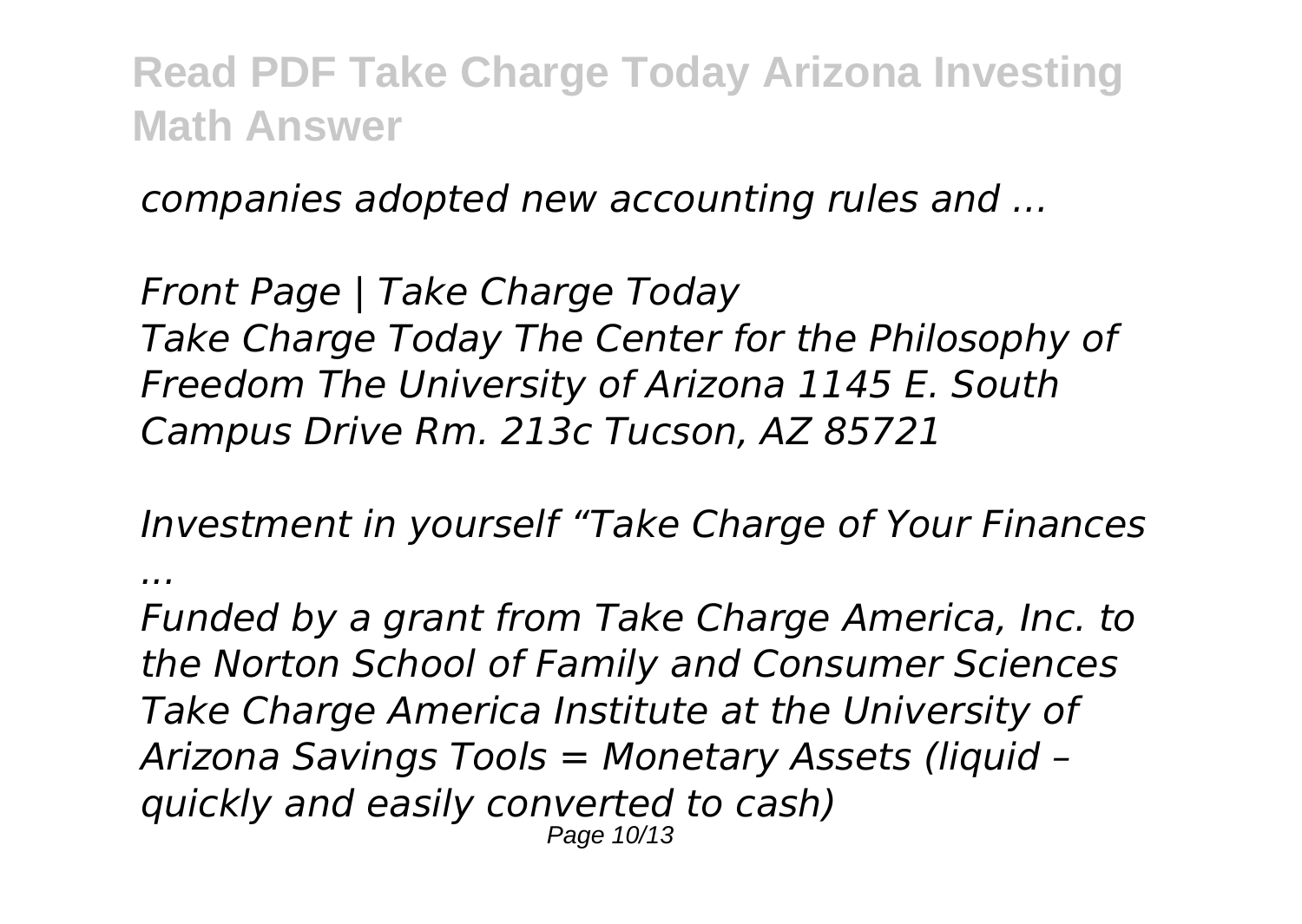*Investing Principles | Take Charge Today Take Charge Today The Center for the Philosophy of Freedom The University of Arizona 1145 E. South Campus Drive Rm. 213c Tucson, AZ 85721*

*Impairment Charges: The Good, The Bad, and The Ugly*

*Take Charge Today. Providing no-cost curriculum materials to junior high and high school educators across the nation, Take Charge Today (formerly Family Economics & Financial Education) is designed to teach students about money management skills and the financial planning process.* Page 11/13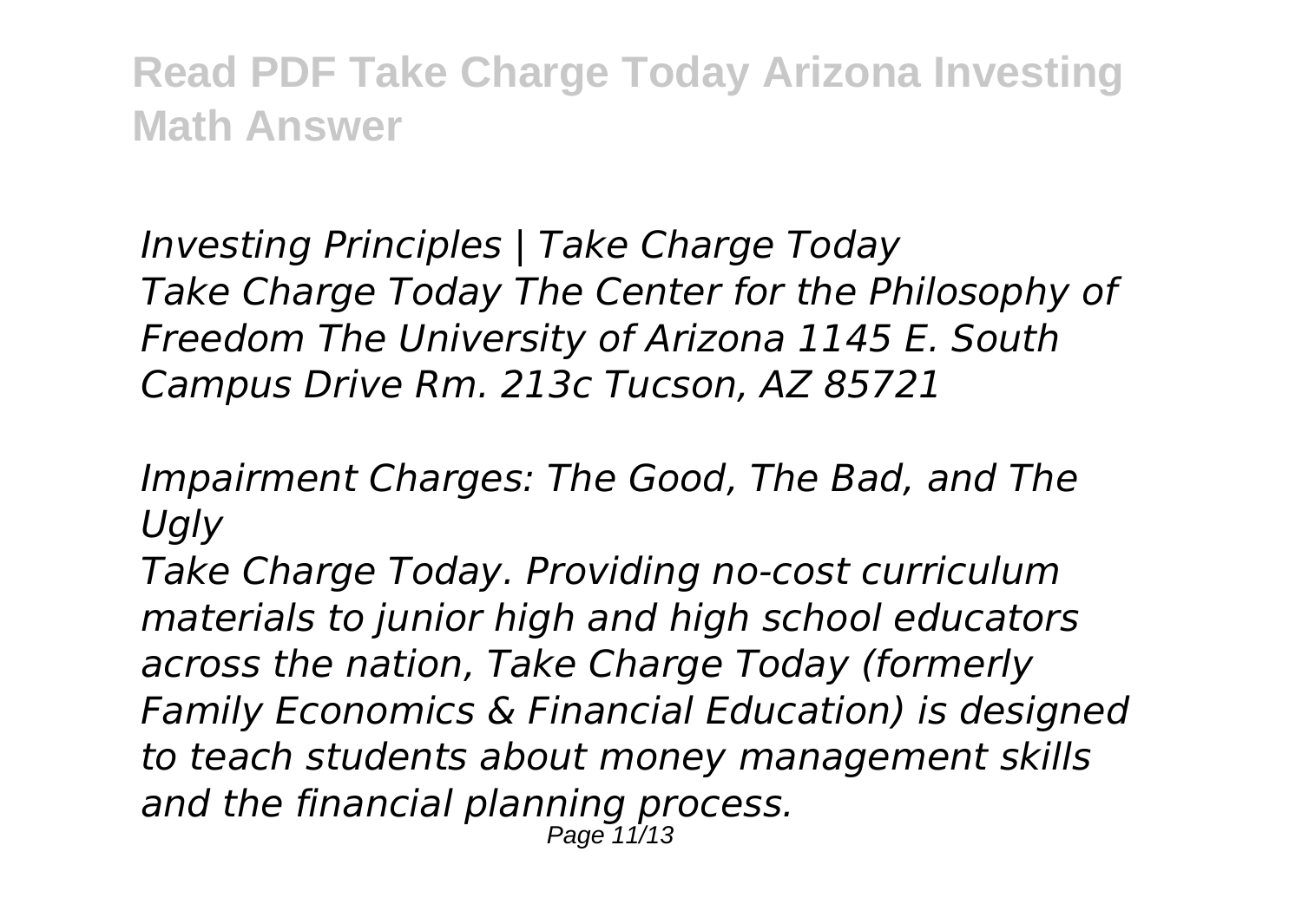*Take Charge Today August 2013 The Fundamentals of ...*

*Funded by a grant from Take Charge America, Inc. to the Norton School of Family and Consumer Sciences Take Charge America Institute at The University of Arizona 8. Instruct each group to present their section to the class.*

*Introduction to Investing - Google Slides Funded by a grant from Take Charge America, Inc. to the Norton School of Family and Consumer Sciences Take Charge America Institute at The University of Arizona Savings Tools Note Taking Guide Total Points* Page 12/13